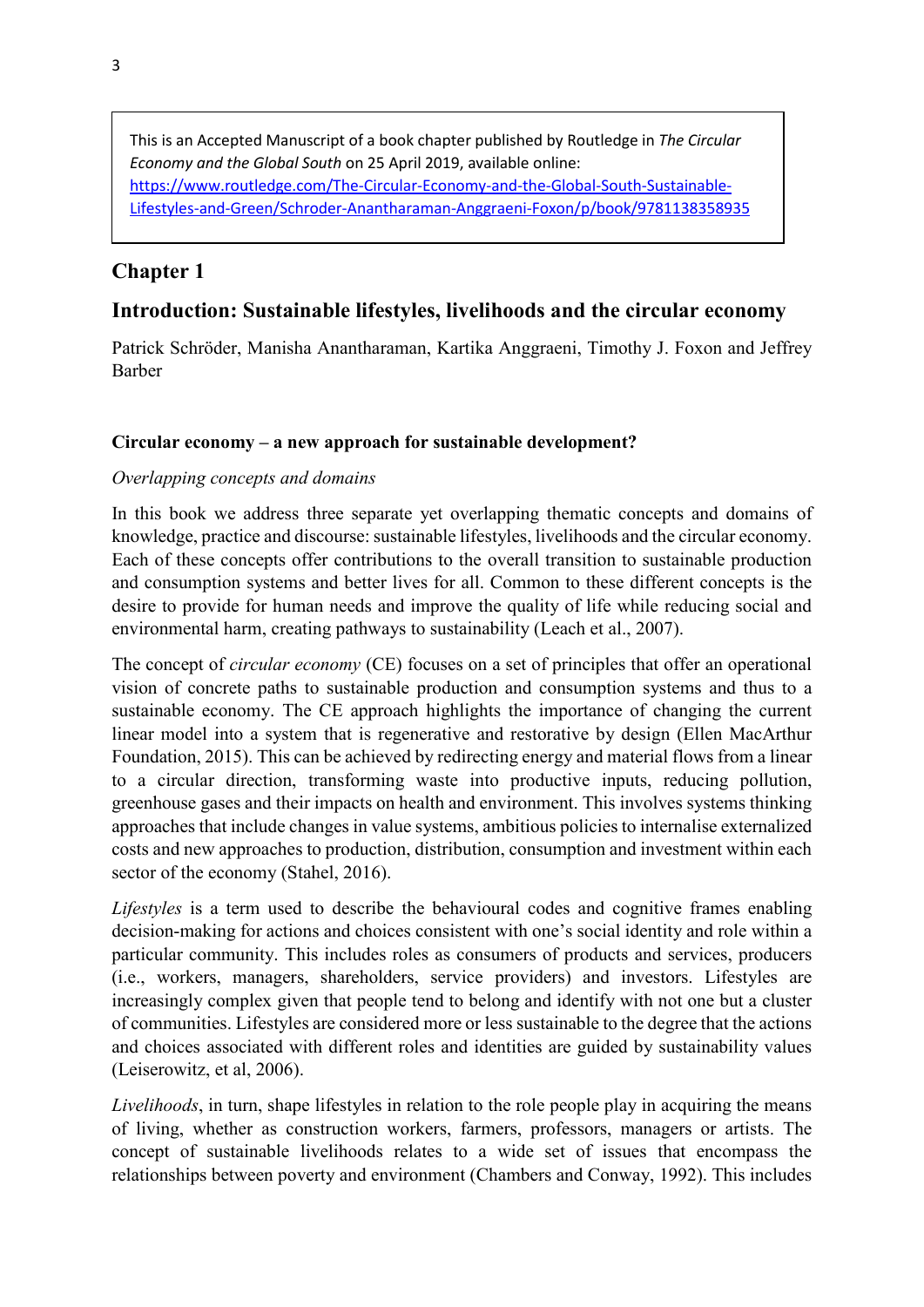concerns with work and employment, poverty reduction, broader issues of adequacy, security, well-being and capability, and the resilience of livelihoods and the natural resource base on which they depend (Scoones, 1998; Scoones 2015).

The following sections discuss each of these three concepts in more detail, and explore how they relate to each other.

### *Circular economy definitions - unity in diversity*

The circular economy is today a term that means different things to different people. There are a wide range of circular economy thought-schools including those who associate the term with cradle-to-cradle design, industrial ecology, performance economy, regenerative design and even biomimicry. The roots of the concept of "circular economy" go back to classical political economists (e.g., Ricardo, Smith, Quesnay) who saw the system of production and consumption as a circular process which "stands in striking contrast to the view presented by modern theory, of a one-way avenue that leads from 'factors of production' to 'consumption goods'" (Sraffa, 1960, p.93). Others cite Kenneth Boulding's 1966 paper "The economics of the coming spaceship earth", or more recently the work of David Pearce and Kerry Turner (1990) as antecedents of the term. Moving beyond strict adherence to neoclassical economic precepts, CE has been described as a framework for re-designing the economy by the Ellen MacArthur Foundation that has been championing the concept globally since 2010 (Ellen MacArthur Foundation, 2015).

According to this contemporary school of thought, the circular economy concept is grounded in the study of non-linear, particularly living systems (Webster, 2017) and refers to an industrial economy that is restorative by design and relies on renewable energy; minimises, tracks, and hopefully eliminates the use of toxic chemicals, and eradicates waste through careful design. Imitating living systems, the CE approach works to optimize systems rather than components (i.e., "design-to-fit"). This is done through attention to material and energy flows, which according to McDonough and Braungart (2002) can be classified into two kinds: biological nutrients, useful to the biosphere, and technical nutrients, useful to the technosphere, i.e. the systems of industrial production. These definitions of a circular economy are based on a synthesis of ideas and concepts such as 'cradle to cradle' (McDonough and Braungart, 2002), biomimicry (Benyus, 1997) and the performance/sharing economy (Stahel, 2016), and include insights from industrial ecology. A recent definition by Geissdoerfer et al. (2017), who view the circular economy as a potential new sustainability paradigm, summarises the main elements of the circular economy as:

*"a regenerative system in which resource input and waste, emission, and energy leakage are minimised by slowing, closing, and narrowing material and energy loops. This can be achieved through long-lasting design, maintenance, repair, reuse, remanufacturing, refurbishing, and recycling."*

Overall, there is little consensus and convergence on the definition of the circular economy, and current definitions have a number of limitations (Homrich et al., 2018). Despite the breadth of the concept and related practices of the circular economy, it is becoming increasingly popular among policymakers. Circularity has been adopted as national policy by China in 2009 (see Chapter 8 of this book) and Finland in 2016. The Netherlands adopted a government-wide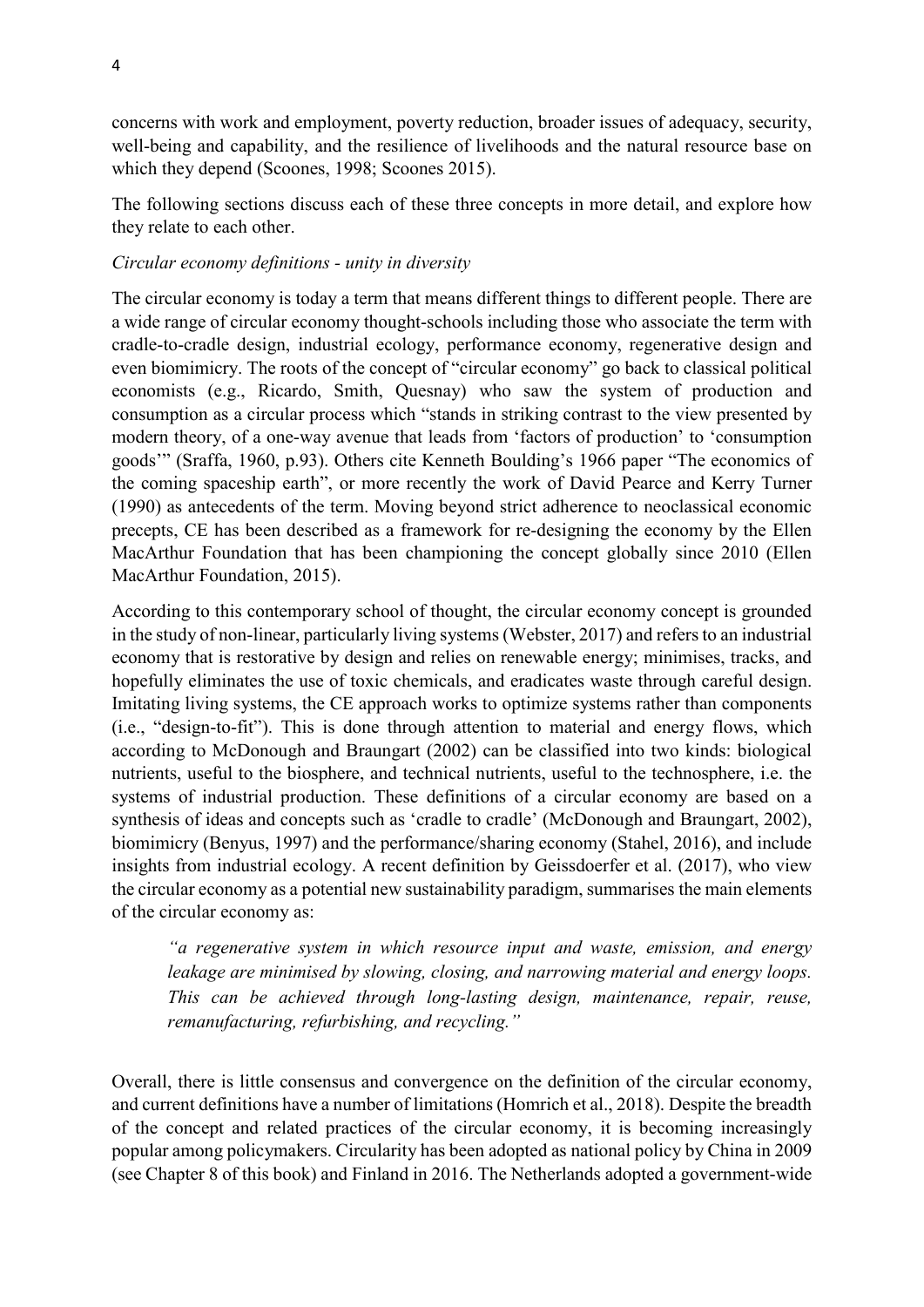programme aimed at developing a circular economy in the Netherlands by 2050. According to the Netherlands Environmental Assessment Agency, the approach of making optimal use of raw materials and resources contrasts with the currently dominant linear economy that operates on a "take-make-dispose" logic, assuming access to unlimited resources and thereby producing products to be discarded after use. A circular economy, on the other hand, "centres around the reuse of products and raw materials, and the prevention of waste and harmful emissions to soils, water and air, wherever possible" thus closing the loop (PBL, 2017).

In 2015 the European Commission adopted the circular economy concept as part of the EU's 2020 strategy initiative "to modernise and transform the European economy, shifting it towards a more sustainable direction." (EC, 2015). According to the EU

*The transition to a more circular economy, where the value of products, materials and resources is maintained in the economy for as long as possible, and the generation of waste minimised, is an essential contribution to the EU's efforts to develop a sustainable, low carbon, resource efficient and competitive economy. Such transition is the opportunity to transform our economy and generate new and sustainable competitive advantages for Europe.*

In support of the transition to circular economy, the EU package includes legislative proposals on waste, with long-term targets to reduce landfilling, and increase recycling and reuse. In closing the loop of product lifecyles, the package includes "an Action Plan to support the circular economy in each step of the value chain – from production to consumption, repair and manufacturing, waste management and secondary raw materials that are fed back into the economy" (EC, 2015).

While there is much excitement about the promise of CE, in assessing the potential for and transition pathways from a linear to a CE, it is important to acknowledge the different capacities, opportunities and pressures at different levels and stages of the process. As the Potting et al. (2017) point out

*the actual circular economy transition should lead to closing cycles at the level of individual products, i.e. in the related product chains. The transition process may differ across products and between circularity strategies, where lower circularity strategies are still closer to a linear economy and higher circularity strategies are closer to the circular economy.*

Technological innovation, they note, is mainly relevant for lower circularity strategies, whereas

*socio-institutional changes become more important for higher circularity strategies increasingly involve transforming the whole product chain (i.e. systemic changes). Socio-institutional changes refer to differences in how consumers relate to products, how all actors in a product chain cooperate to achieve circularity, and all institutional arrangements needed to facilitate this.*

Further, researchers have argued that proponents of the circular economy could learn from the social and solidarity economy, as well as from institutional economics, by embedding the CE in relations of power, more explicit value systems, and solidarity principles (Moreau et al. 2017). Towards this end, more consideration could be given to the institutional conditions necessary for setting rules that differentiate profitable from non-profitable activities in a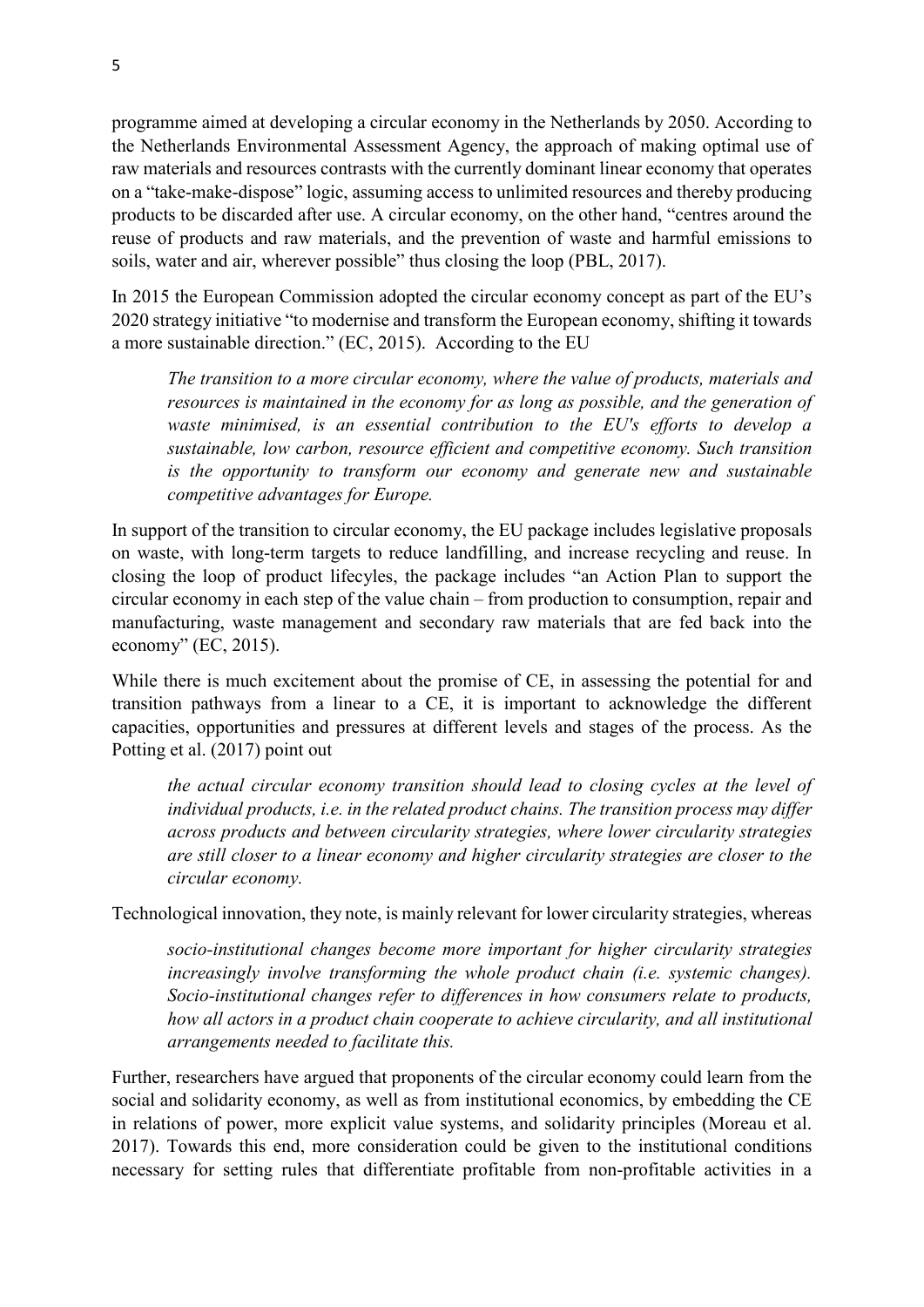circular economy, and guaranteeing high labour standards. Additionally, questions remain as to whether the circular economic model should contribute to "alternatives to growth", i.e. a sharing-rather-than-profit model involving changes to both production and consumption patterns; or simply to an alternative model of growth which would only involve changing forms of production and business models.

#### *Circular economy in the context of Green Transformations*

Despite the limitations, different goals and ongoing conceptual development within the circular economy, there seems to be consensus that the circular economy has, potentially, much to offer in augmenting existing efforts at environmental sustainability and solving global environmental challenges.

Conceptually, in this book, we approach the circular economy through the lens of green transformations, a particular type of thinking about and conceptualising transformations, which is primarily concerned with environmental sustainability, but also highlights issues of contested politics and the social dimensions of negotiating pathways. The perspective of green transformations is about "involving more diverse, emergent and unruly political alignments, more about social innovations, challenging incumbent structures, subject to incommensurable knowledges and pursuing contending (even unknown) end" (Scoones et al, 2015:54). A green transformations perspective emphasizes that there is no consensus on the 'drivers' of environmental stress, whether that be overconsumption or rapid urbanisation processes, and even less consensus on the required solutions and processes of change. Simply put, "a clear vision of what green transformations are required, for what and for whom remains elusive" (Scoones et al, 2015:5).

Furthermore, the green transformations lens highlights the existence of a number of narratives, each reflecting different and sometimes competing framings of environmental problem and solution, and therefore different versions of sustainability. These different narratives also appear in the transformations from a linear system of production and consumption to a circular economy. Research about the circular economy shows that there exist different pathways towards more circularity (Homrich et al., 2017). As we discussed earlier, the concept itself is contested, with several definitions bandied about. Some scholarship on the circular economy aims to achieve consensus about the concept, main principles and approaches (Prieto-Sandoval, Jaca and Ormazabal, 2018). However, we argue that it is not clear if these existing pathways will converge into one main circular economy approach or if they might instead further diverge into multiple pathways characterised by different practices and processes. As Scoones et al. (2015) have pointed out, green transformations will be achieved through a combination of pathways and there is no one-size-fits-all approach, so a diversity of political strategies will required. In the spirit of the green transformation literature, this book seeks to document the diversity of meanings and practices associated with the Circular Economy, focusing specifically on the developing world.

Having presented an overview of the history and contemporary understanding of the circular economy, and highlighted some of the contestation around what the term means and how it is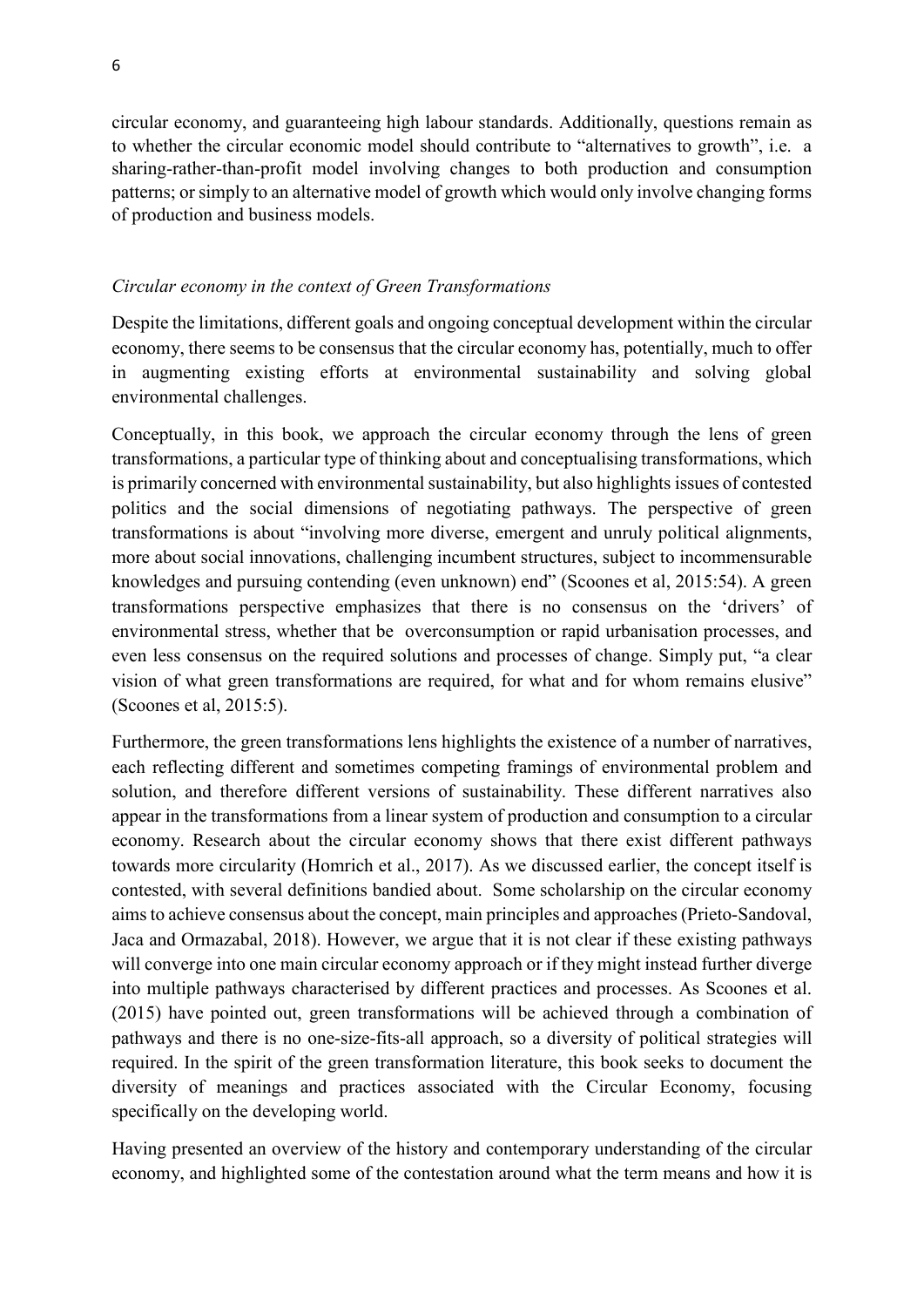enacted in practice, the next section discusses the circular economy in relation to narratives around economic development and economic growth.

### **Economic development narratives and the circular economy**

The circular economy focuses on the creation and retention of value associated with natural resources and manufactured products by enhancing circular flows aimed at regenerating and restoring this value. This is usually interpreted as economic value, so that, increasing circularity of flows would enable greater economic value to be created, whilst minimising environmental impacts associated with the extraction of natural resources and emission of wastes. As argued by the Ellen MacArthur Foundation (2015), "In a circular economy, improving the value captured from existing products and materials, not just increasing their flow, would increasingly drive economic growth". This is to be achieved by:

- Preserving and enhancing natural capital by controlling finite stocks and balancing renewable resource flows;
- Optimising resource yields by circulating products, components, and materials at the highest utility;
- Fostering system effectiveness by revealing and designing out negative externalities.

Similarly, the EU Action Plan for the Circular Economy emphasises that the maintenance of value of products, materials and resources in the economy for as long as possible is "an essential contribution to the EU's efforts to develop a sustainable, low carbon, resource efficient and competitive economy" (EC, 2015). Thus, the CE is usually understood in terms of enhancing resource productivity, i.e. the economic value created per unit of resource use, and decoupling economic growth from resource use and environmental impacts.

This means that the CE is usually embedded in a green growth narrative, emphasising new business development and market opportunities, more efficient ways of producing and consuming, and creation of local jobs. Using a simple economic model, the Ellen MacArthur Foundation (2015) projected that "GDP could increase as much as 11 percent by 2030 and 27 percent by 2050 in a circular scenario, compared with 4 percent and 15 percent in the current development scenario". This is argued to be driven by "increased consumption due to correcting market and regulatory lock-ins that prevent many inherently profitable circular opportunities from materializing" (Ellen MacArthur Foundation, 2015). This is to be achieved, they further argue, whilst reducing CO2 emissions by 48 percent by 2030 and 83 percent by 2050, compared with 2012 levels.

However, this view creates challenges for mainstream economic theory, in which economic value is interpreted in terms of exchange value, rather than use value. GDP measures valueadded in the economy in exchange value terms, i.e. no intrinsic value is assigned to natural resources. Current approaches to measuring natural capital are based on assigning economic (exchange) value, e.g. through contingent valuation, in which people are asked what they would be willing to pay to preserve a particular feature (Farley, 2012). This leads to questions as to whether a green growth perspective, based on mainstream economic theory, will be sufficient to achieve the levels of resource use reduction and carbon emissions reductions needed to mitigate climate change and other environmental impacts.

Firstly, there is a danger that, if value is purely measured in economic exchange terms, then the contribution of resource and energy use to that value creation is neglected, leading to an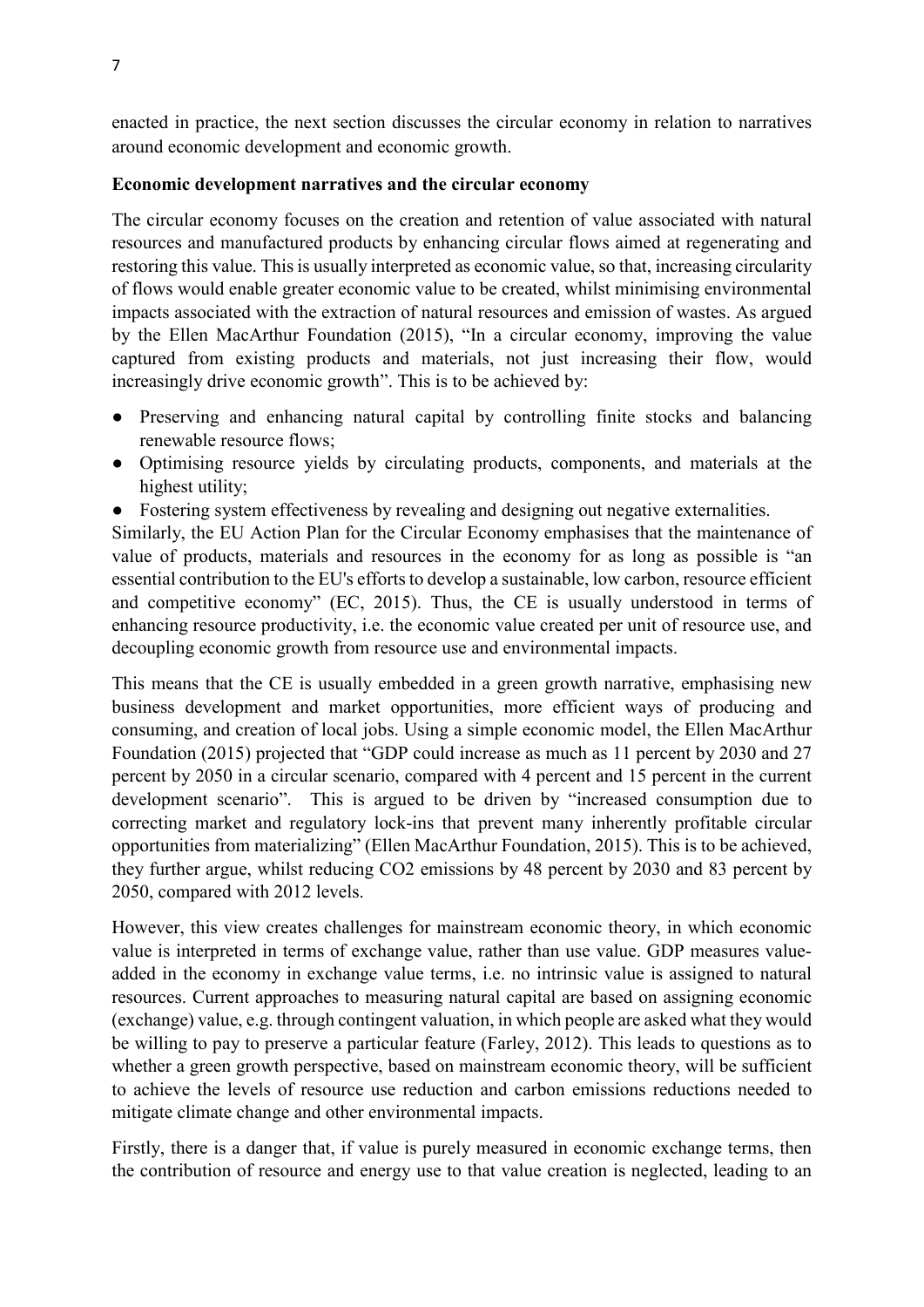overestimation of the potential for beneficial resource productivity improvements. If circular economy changes are still embedded in an economy based on ever increasing levels of consumption, then some or all of the resource productivity improvements associated with CE could be taken back in higher consumption. Secondly, there is a danger that, if the wider value of social benefits associated to circular economy improvements is not adequately measured, then potentially socially beneficial changes will not be implemented. We now briefly explore these dangers.

Research by ecological economists argues that primary energy and resource inputs, together with improvements in the efficiency of their conversion to provide useful work, have been crucial drivers of past surges of economic growth (Ayres and Warr, 2005, 2009; Krausmann et al., 2009; Foxon, 2017). This suggests that at least part of the value embodied in useful goods and services should be attributed to these energy and resource inputs. However, in mainstream economics, no intrinsic value is assigned to these inputs. This means that any energy source or natural resource that can be profitably extracted and sold, will be. Hence, there is no notion of natural limits to these sources. This contrasts with work on planetary boundaries that argues that the overall scale of impact of human economic activities on the planet already exceeds key natural limits, including biodiversity loss, nutrient cycling and climate change (Steffen et al., 2015; Raworth, 2017; O'Neill et al., 2018).

As resources are not currently valued, this leads to highly wasteful use of these resources under the current linear economy model, for example short product lives, low utilisation of products and low capture of value at end-of-life. Hence, if barriers to the adoption of CE models can be overcome, then economic value can be created with much lower levels of resource use, so reducing environmental impacts. However, if this reduces the cost of the final good or service, then there is a danger that these beneficial outcomes of CE could be reduced by increases in overall consumption caused by adoption of these CE models. This is related to the so-called 'rebound effect' associated with energy efficiency improvements, in which these improvements lead to a reduction in the cost of the final energy service, and so an increase in consumption of that service, reducing or eliminating the expected energy saving (Sorrell, 2015; Korhonen et al., 2018). This suggests that natural resources need to be given an intrinsic value associated with the scarcity of these sources and the ability of the biosphere to assimilate wastes produced, for example by assigning a value on carbon emissions through imposition of a carbon tax or trading scheme (Baranzini et al., 2017).

Another concern is related to a neglect of the social and institutional dimensions of the CE (Moreau et al., 2017). The implementation of a circular economy requires institutional changes to overcome barriers to implementation, including internalisation of negative externalities such as carbon emissions, regulations to overcome imperfect information on CE alternatives, and education and incentives to overcome cultural lock-in to linear economy business models and user practices. Attention to social dimensions is also important to avoid potential unintended consequences and to ensure that the social benefits of CE solutions are spread widely. For example, the so-called 'sharing economy' has been identified as a key component of CE. This involves the adoption of practices aimed at maximising the utilisation of existing products, often enabled by the application of information and communication technologies. Well-known examples of this include Airbnb, the service that enablers travellers to rent rooms or houses that would otherwise be unoccupied, and Uber, the ride-hailing service that connects users wanting a ride with car owners willing to drive them. Whilst proving highly popular to users,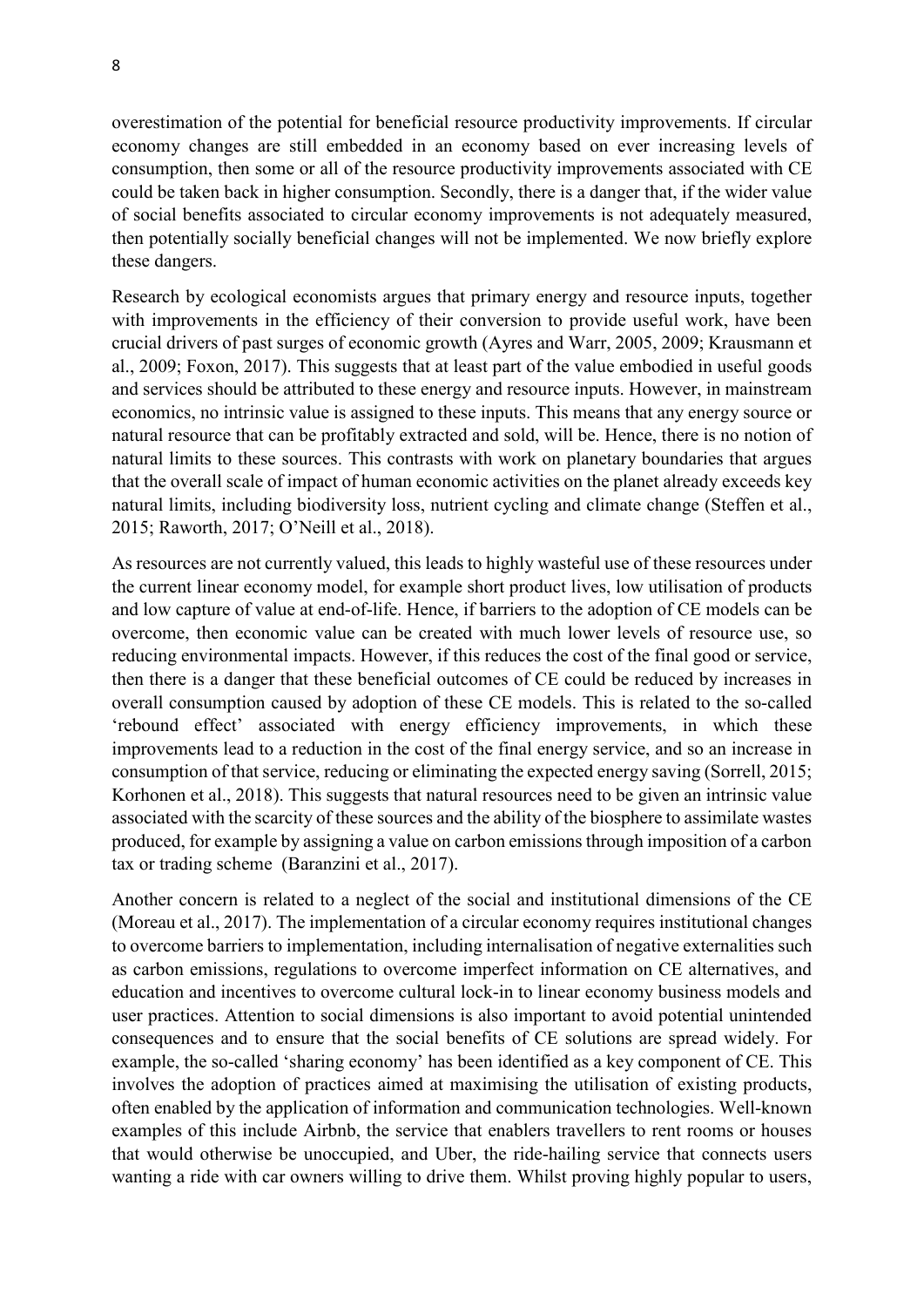these services have be criticised for creating new incentives to travel, crowding out existing providers that may provide a higher value service, and monetising previously freely-shared services, as well as offering low job security and in-work benefits to providers (Frenken and Schor, 2017). This suggests that the wider social benefits and potential unintended consequences of CE solutions need to be considered in designing institutional changes and incentives to promote their adoption.

Whilst still recognising the high potential of CE solutions to deliver economic value to users and businesses through significantly reducing resource use and environmental impacts, the recognition of these dangers leads to a note of caution and recommendation not to see the CE as a panacea for solving all environmental problems. CE solutions need to be embedded in an institutional context that recognises planetary boundaries for the overall scale of human consumption and production activities, and seeks to design systems that promote wider social wellbeing. In other words, in order to achieve a CE pathway, social, political, institutional negotiations within planetary boundaries must take place. This means going beyond a technical-economic framing of CE towards one that is centrally about the politics of sustainability and development (Scoones, 2016). The following section delves into the politics of sustainability and development as relevant to the circular economy, focusing explicitly on North-South power relations.

# **Circular Economy in the context of international development and North-South power relations**

#### *Green industrial development and global value chains*

The circular economy concept not only offers potentials for environmental sustainability in the global North, but could also offer inspiration for new development models that support economic and social objectives in the Global South. According to a report by Chatham House, the CE could help to resolve some of the dilemmas posed by business-as-usual development models

*by increasing economic productivity, generating employment and reducing exposure to volatility in raw materials prices. At the same time, CE strategies could avert some of the major pressures facing developing countries – including health and environmental effects from unmanaged waste – with clear benefits in terms of lives saved as a result of reduced air, water and soil pollution.* (Preston and Lehne, 2017, p.6).

Countries in the Global South are beginning to realise the opportunities the circular economy might offer for development, especially for greening industrial development and addressing challenges of increasing waste generation. The CE concept might be best articulated as a green industrialization strategy that can avoid negative externalities to environment and helps safeguard development gains (Preston and Lehne, 2017). In this context it links to and supports existing green economy approaches and industrial development objectives, but goes beyond limited resource efficiency objectives and opens up new perspectives on the future of green industrial strategies. For example, Colombia is promoting CE as industrial development strategy and encouraging businesses towards this change (see Chapter 7 of this book), and multilateral development organisations such as UNIDO are promoting CE approaches such as industrial symbiosis in a number of countries including Uruguay and Vietnam. In African countries industrial repair and remanufacturing industries such as the Suame/Kumasi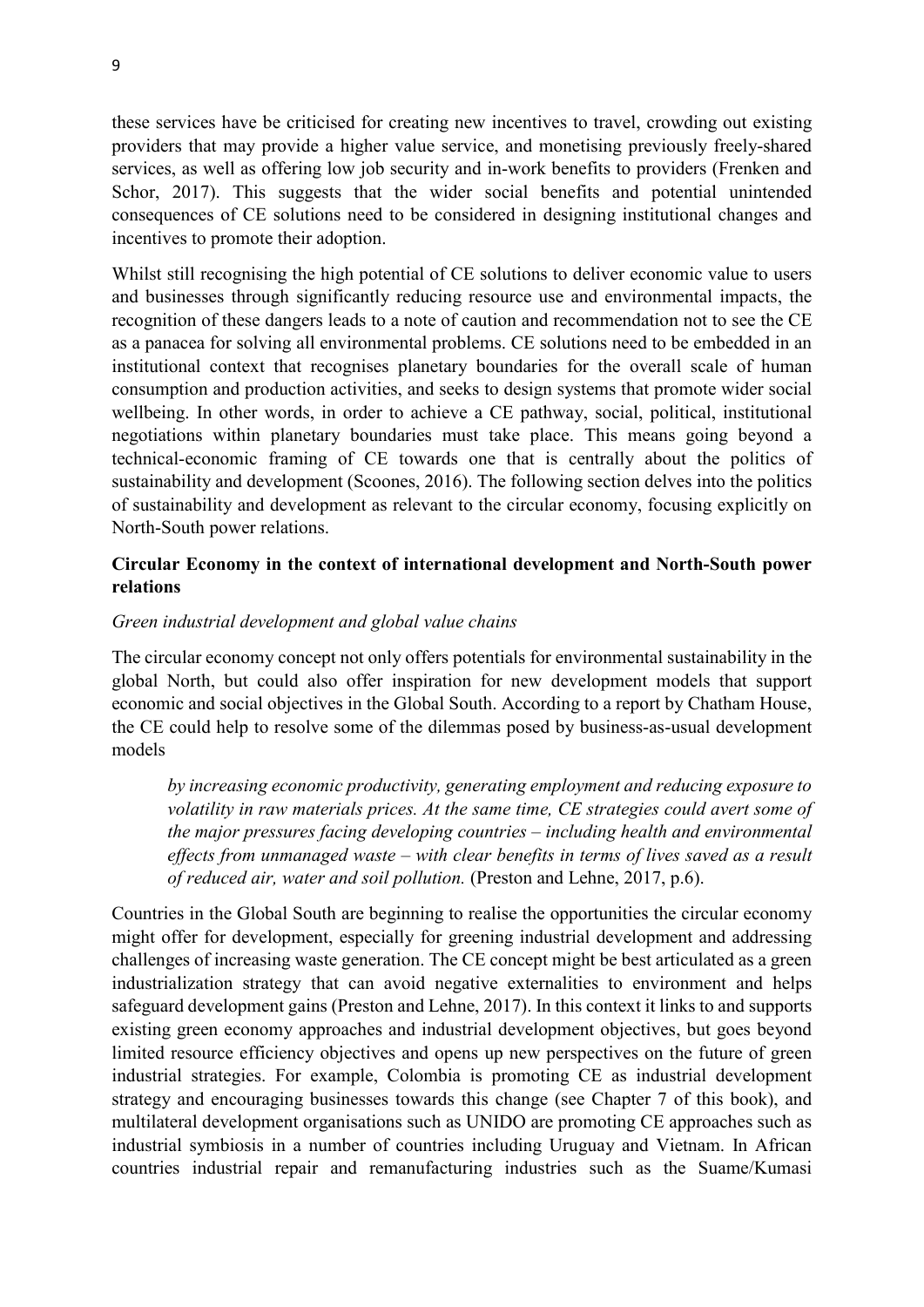automotive cluster (Schmitz, 2015) have been operating successfully for decades. More recently, in November 2017 the World Economic Forum and the Global Environment Facility established the Africa Circular Economy Alliance (ACEA) in collaboration with the governments of South Africa, Nigeria and Rwanda (Molewa, 2017) (see Chapter 9).

However, to date, only few studies have explored the potentials and demand for CE approaches among stakeholders in poorer countries (see, for example, Gower and Schroeder, 2016), or have sought to understand where the CE concept and narrative might complement or conflict with existing priorities and pathways.

#### *Narratives and power relations*

To understand how conceptions and narratives of the CE might differ in the developing vs. developed world, we must first examine these categories themselves. The practice of identifying certain countries as developed and others as developing is both ubiquitous and heavily debated. For example, these broad categories have been have been critiqued by scholarly interventions that question or reject the very notion of development and the binaries it suggests (Escobar 1995, Sparke 2007). Similarly, development agencies such as the World Bank have moved away from the use of the binary given the heterogeneity between different countries classified in the same group. Nevertheless, these simplified categories (developing vs. developed or North vs. South) help us examine geographic and ideological diversity within the CE. In this volume, we rely on this binary to highlight the ways in which CE principles are being revived or innovated in the developing world, and through this provide insights as to how the concept might be reimagined from the positionality of the South.

Thinking about what the CE might look like from the perspective of the South is important because mainstream notions of development and sustainability have been repeatedly challenged by voices in the margin. Questions that could be raised in this regard include looking at the politics of identity and power involved in deciding what counts as circular, or what is a sustainable lifestyle or livelihood (see Chapter 2). While the CE represents a challenge to the conventional linear economic paradigm, there is the question as to what additional perspectives, particularly from the south, may challenge and hopefully improve the concept and practice of CE as it currently stands. Conceptual expansion driven by ideas from the south has already been witnessed, for instance, in discussions around the concept of Sustainable Development. As Najam (2005) notes, in the domain of sustainable development, countries of the global south moved from initial skepticism and reluctant engagement to active agendasetting a pattern that is now being seen in the CE as well, as discussed below.

What is often overlooked are the dynamics and politics of relationships between governments, businesses and people in the North vs. South, all of which are implicated in every aspect of a CE. Value chains and waste cycles have been global for some time now. Waste in particular has been a transnational issue marked by contestation and negotiation between the North and the South. From the crises around toxic dumping in the global south that prompted the creation of the Basel Convention to China's new agenda of restricting the import of "foreign garbage" from the west (see Chapter 3), unequal North-South power relations characterize the functioning of the existing (circular) economy. While historically, countries in the global north seemed to hold all the power in the domain of transnational waste dumping and trade, the situation is rapidly evolving with several countries in the global south instituting domestic policies to protect local environments. In 2018, China banned waste imports as the country is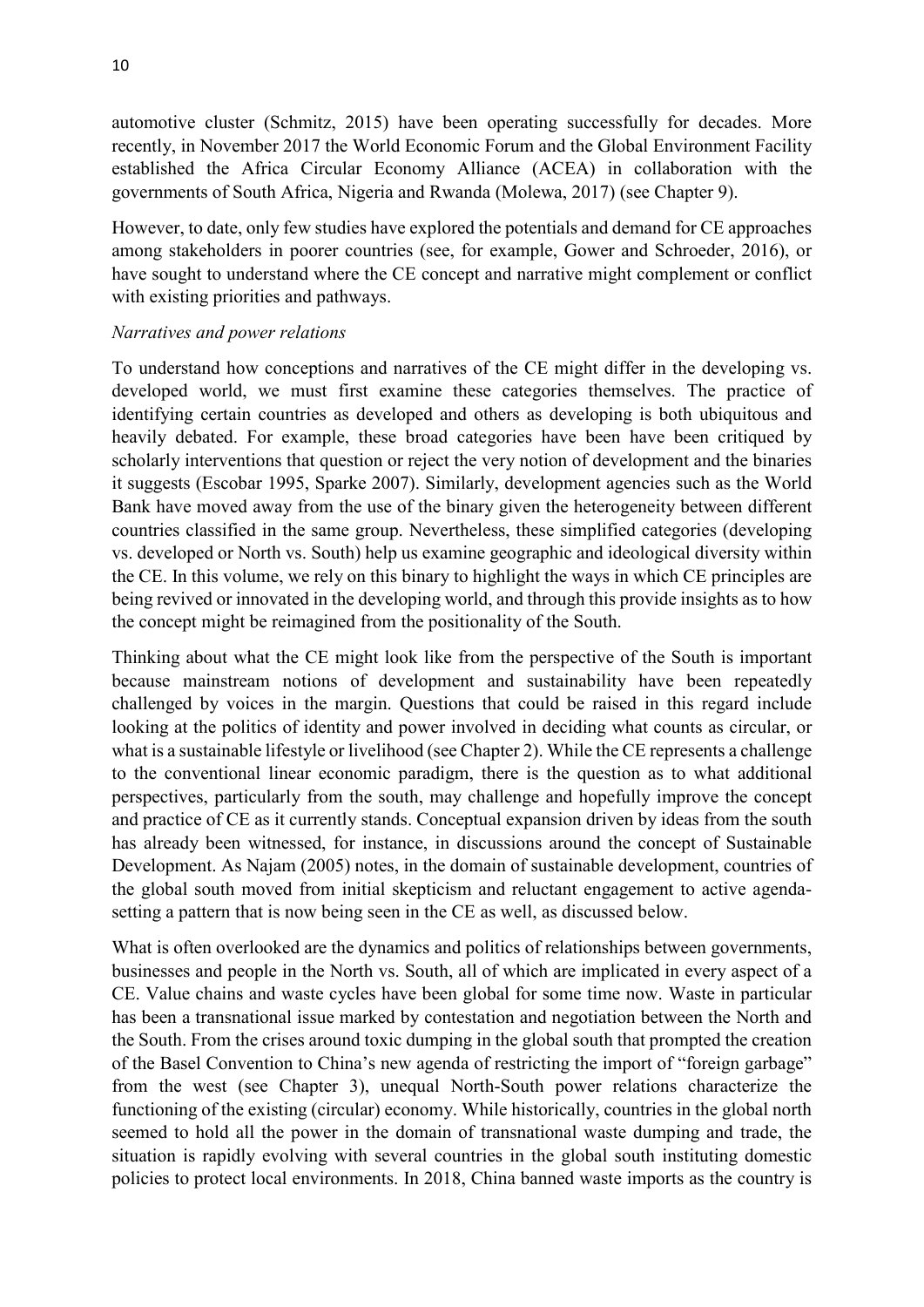waging "war on pollution" (Reuters, 2018). Before that, in July 2016, the east African countries like Rwanda, Kenya, Tanzania and Uganda decided to increase tariffs on imported secondhand textiles as cheap clothes from abroad were threatening local industries (CNBC, 2018).

Responding to pressure from countries in the South, economies in the North are having to rethink domestic policies and create novel collaborations. For example, the EU was working together with four African countries to develop e-waste recycling facilities (EC, 2015), since most of e-waste from EU countries ends up in Africa and Asia (see, for example, Imran et al., 2017). As the situation of transnational waste dumping and trade demonstrates, a CE cannot be achieved in a vacuum, but only through collaboration between countries. Transferring waste (or responsibility) to other countries is not possible in the long run as this would simply mean moving pollutants to 'other corners' of our world, an unjust solution in the short-term, and an unsustainable one in the longer term.

Beyond the issue of waste, we also see unequal power relations playing out in global value chains that are largely controlled by powerful business actors located in the Global North. Higher-value, employment-generating opportunities like product design, marketing and retail are sited in the North, while activity with lower economic value revolving around sorting, reusing and recycling waste is relegated to lower-income countries. For an inclusive transformation to a CE on planetary scale, we cannot overlook these systemic issues of unequal power relations entrenched in global value chains (Schröder et al. 2018). All these issues call for more critical and systemic approaches to theorising and imagining a CE.

# **Sustainable livelihoods and lifestyles in the circular economy**

While the concept of CE provides a clear picture of how waste and emissions can be reduced through a redirection of energy and material flows, it may not be as clear on how this approach generates sustainable livelihoods for whom in the context of unequal patterns of use and ownership, located in a contested political economy (Scoones, 2015). Thus one of the key questions raised in this edited volume is to whether and how CE practices generate sustainable livelihoods. We provide brief explanations on each of these terms before discussing them in relation to the CE.

# *Sustainable livelihoods: concept and practice*

The idea of "sustainable livelihoods", an attempt to go beyond conventional definitions and approaches to eradicating poverty, was introduced in 1987 by the Brundtland Commission on Environment and Development, followed by the 1992 UN Conference on Environment and Development (Krantz, 2001). One of the more frequently cited definitions of sustainable livelihoods comes from Chambers and Conway (1992), who explain

*a livelihood comprises the capabilities, assets (stores, resources, claims and access) and activities required for a means of living: a livelihood is sustainable which can cope with and recover from stress and shocks, maintain or enhance its capabilities and assets, and provide sustainable livelihood opportunities for the next generation; and which contributes net benefits to their livelihoods at the local and global levels and in the short and long term.*

While CE efforts highlight the possibility of new industrial service jobs in recovery, reuse, repair, remanufacturing and recycling, there remains the question of the reduction of jobs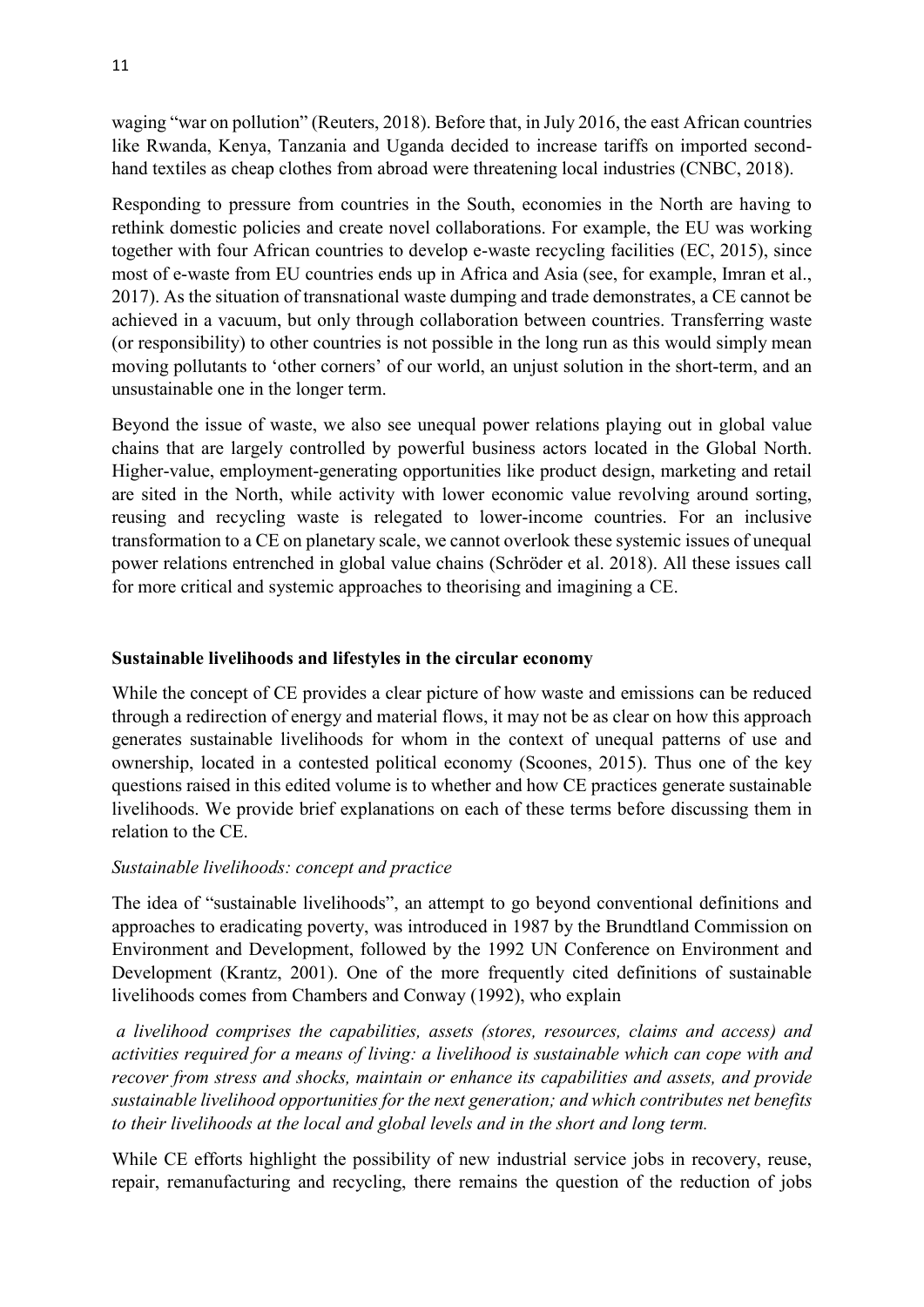following declines in new product sales and loss of manufacturing jobs resulting from increased sharing, self-service technologies and extended product life and use. While WRAP offers an optimistic view with new CE job opportunities across all skill levels reducing the "occupational mismatch" in high unemployment regions, such as the north of England (Morgan and Mitchell, 2015), to what degree can circularity ensure not just more jobs but more sustainable livelihoods is still an open question. Further, the question remains as to who will benefit from these job opportunities.

In the specific context of sustainable rural livelihoods, the CE concept appears to support and overlap with many traditional forms of farming, organic agriculture and restorative practices which benefit smallholder livelihoods. Examples which highlight his link and the synergies between circular agricultural practices and sustainable livelihoods are traditional rural communities in India (Chapter 10) and organic farming practices in Thailand (Chapter 11).

# *Sustainable lifestyles: concept and practice*

In addition to the concept of sustainable livelihoods, we must also consider the issue of what types of sustainable lifestyle the CE can provision. The origin of the term "lifestyles" is often attributed to sociologists Thorstein Veblen, Max Weber and psychologist Alfred Adler. Both Veblen and Weber noted the role of lifestyles as a public expression of status, with Veblen (1899) especially associated with the concept of "conspicuous consumption". On the other hand, Giddens (1991) views lifestyle as a complex of social practices but also as a strategic vehicle, which individuals use to negotiate a complex diversity of options in navigating modern social life, in contrast to the rigid behavioural rules and markers assigned by traditional society to designate and enforce class identity, role and expectations.

Sustainable lifestyles are therefore not simply about affluent consumers consuming less. Overall, they are life strategies that strive to cause the least harm to people and environment. In this sense, ones' livelihood is an essential component of a lifestyle, a critical determinant as to the opportunities and capacities enabling a lifestyle to take shape and function. In turn, a lifestyle can become the means to cultivate, maintain and expand livelihood opportunities and capacities; such a becoming a union member or collective. The same applies to participation in circular vs. linear economy practices and processes, whether as employee, consumer, manager or investor. The idea implied here is that participation in a CE would require shifts in lifestyle patterns that go beyond a single domain to encompass larger life choices.

Constricted by poverty and limited access to resources and opportunity, lifestyles of the poor have also shown resilience, resourcefulness and innovativeness in ways the affluent could do well to learn. However, the overall trend globally has been towards less and less sustainable lifestyles. As increasing numbers in developing countries move into the new consumer classes, so are the consumption habits of the affluent increasingly adopted – larger houses, meat and dairy consumption, car ownership, air travel. While rising standards of living is a goal, the negative impact on health and environment is not. Thus considering the question of lifestyles explicitly within a CE framework is critical at this juncture of intensifying consumption.

### *Inside and outside the circle: Is sustainability a luxury?*

Some will point out that these circular/sustainability practices imply more affluent consumers who have access to sufficient resources and assets allowing them the freedom to engage in "alternative means of satisfying needs" in contrast to the poor who are engaged in the daily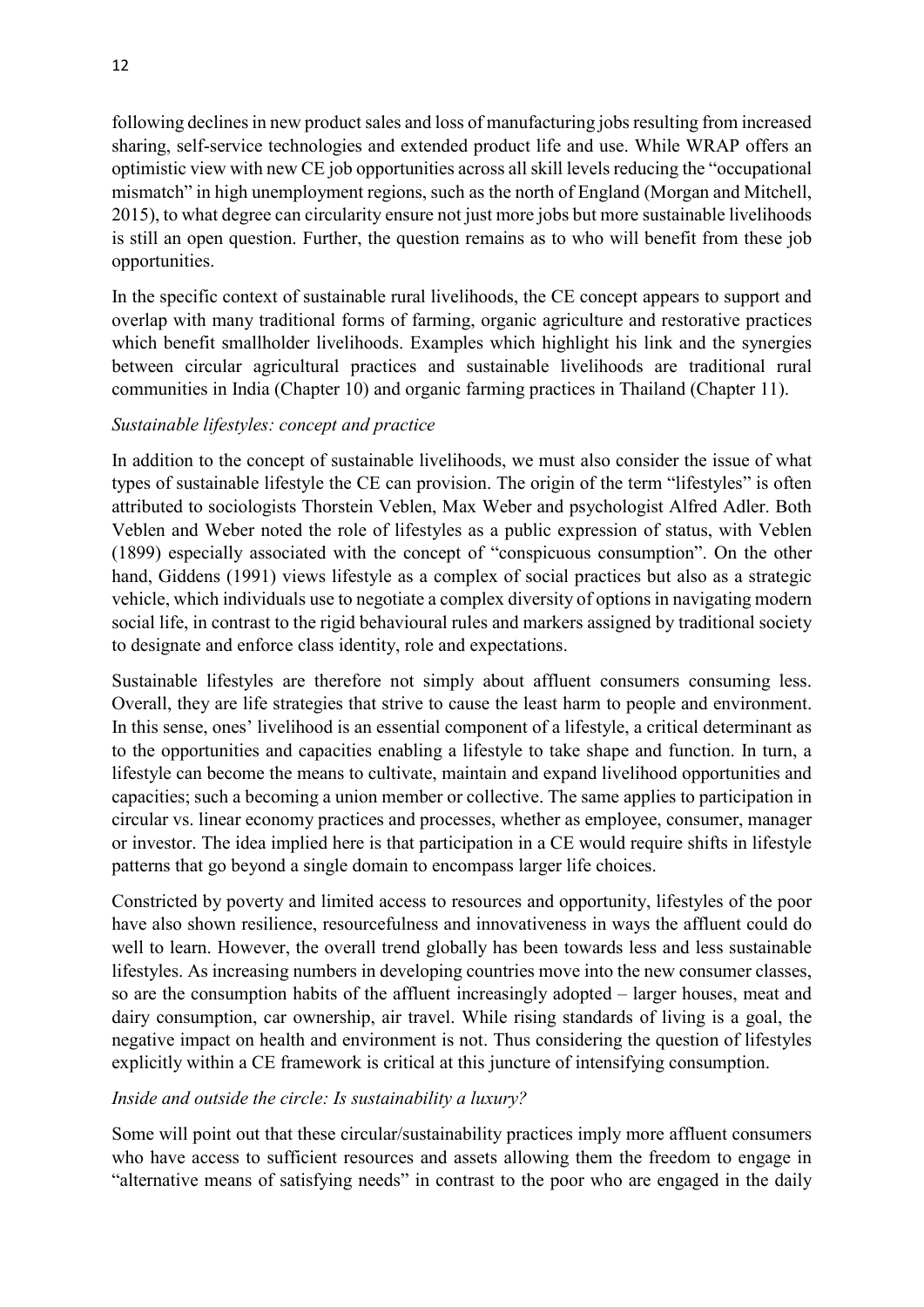struggle to simply survive. As Auma Obama declared, "sustainable living is a luxury… the question is: Who can afford that?" (Deutsche Welle, 2012), noting that "green economy is a western term meaning that the economy has to become more environmentally friendly. However, often that doesn't come up in African countries".

While lifestyle strategies are about individual choice, we need to take into account how the range of options, opportunities and abilities constrict or enable the choice of sustainable practices and lifestyles. Campaigns to "change lifestyles" might be more effectively framed in terms of expanding the freedom to choose a sustainable pathway, by attention to the enhancing the abilities and opportunities enabling sustainable practices and lifestyles. While this includes "having the relevant information and awareness", it also means establishing the policies and infrastructure changes needed to overcome the various barriers that impede motivation as well as effective behaviour.

Who should these strategies and programmes promoting circular/sustainable practices and lifestyles aim to reach? Are they only appropriate for the affluent? How should the question be reframed in a way that will make it more relevant and appropriate for the poor? If the focus is primarily on reducing carbon emissions, then the target audience would more likely be the more affluent and over-consuming populations. However, if the focus is on meeting needs and improving well-being while minimizing harm to others and the environment, then the sustainable livelihood approach is especially relevant, highlighting those capabilities and opportunities needed to enable a truly sustainable lifestyle. A CE that leaves out the poor is not completing the circle. The world cannot afford making sustainability a luxury.

# **Circular economy: marginalisation or inclusive development?**

If the CE holds the promise of creating new jobs and livelihoods, while also reducing environmental degradation, then the question remains as to who exactly will benefit from these opportunities. Historically, in the context of sustainable development, failure to explicitly consider the needs and lived experiences of marginalization populations (women, indigenous people, etc.) has resulted in poor development outcomes. Thus in the CE, policymakers, practitioners and thought-leaders might be well-advised to think about existing patters of inequality and how these might be ameliorated or exacerbated in the CE.

One specific population that deserves mention in relation to the CE are waste pickers and other members of the informal waste sector. In many cities across the global south, thousands of individual waste pickers, sometimes organised as cooperatives, sustain themselves by extracting recyclable waste from street dumps and landfills, diverting these to recycling value chains (Wilson et al., 2006). The work of waste pickers, scrap dealers and informal sector recyclers represents an existing form of the circularity, which has increasingly come under threat. In several cities in Asia and Latin America, attempts at modernizing waste collection and disposal systems has resulted in the displacement of waste pickers, many of whom are women, indigenous or otherwise marginalized peoples. Organizations like WIEGO are now advocating for the formal inclusion of waste pickers and informal sector recyclers in the newly emerging CE, arguing that work opportunities in this sector should be made available to existing waste picking populations.

However, as scholars have argued, the politics of inclusion is complicated by itself (Anantharaman, 2014). For example, as Reddy (2015) shows, improvement schemes designed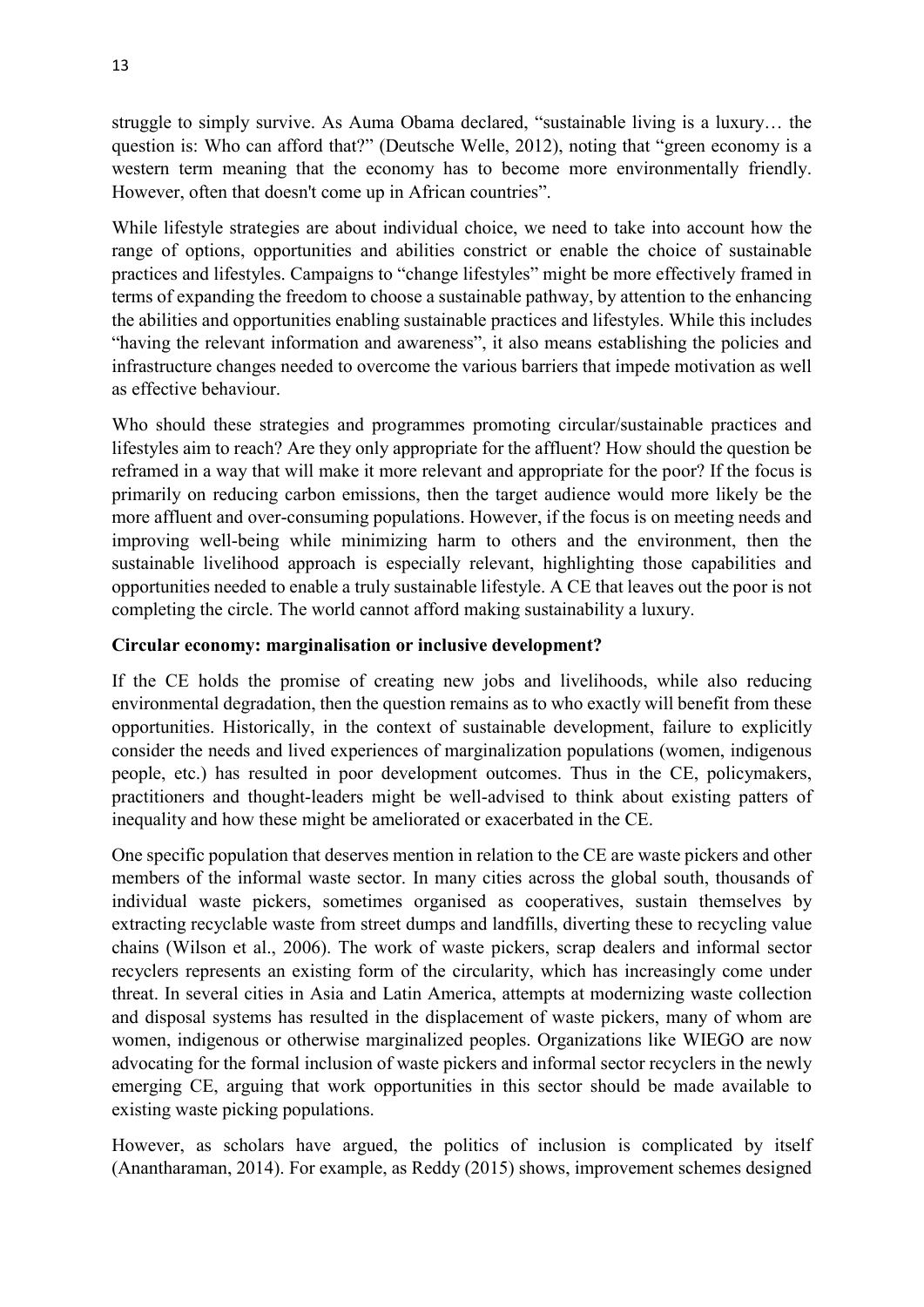by development agencies effectively marginalized informal sector e-waste recyclers in Bangalore as abject residents who were restricted to collecting and manually processing waste from the most marginal frontiers of the city's e-waste circuits. What this suggests is the following: even when waste pickers and other informal sector recyclers are included in circular economy schemes, they are included solely in execution roles or framed as beneficiaries of schemes. The experiential knowledge and innovative entrepreneurialism of these groups are frequently ignored. This raises the question of who is seen as a legitimate knowledge creator and expert in the CE, and one of the contributions of this edited volume lies in identifying case studies of existing circular practices in the global south that could serve as models elsewhere.

Issues of gender equity also deserve special attention in the context of the CE. As several scholars have argued, development projects that have failed to problematize the issue of gender, exclude and marginalize women, depriving them of livelihoods and status (Kabeer 1994, Marchand and Papart 1995). Additionally, there has been a tendency by scholars in the west to homogenize the experiences of women in developing nations, and this failure to understand the diversity of experiences and situations that women find themselves in results in prescriptions that are not suitable for the context. Paying specific attention to the ways in which CE initiatives can contribute to improving the lives of women living in poverty, or at the very least not exacerbate gender inequity, should be a necessary part of the CE agenda. The SDGs and the CE could potentially open new ways for women to achieve economic sovereignty and livelihood security via new home-based production opportunities or work in waste collection and upcycling. In the chapters on women waste pickers in Brazil (Chapter 4), women's empowerment through recent CE initiatives in Indonesia (Chapter 5) and women farmers in central India (Chapter 10), we see some examples of how this could be realized.

### **Introduction to the book chapters**

The contributions of this book aim to broaden and advance the conversations on the circular economy by explicitly examining the diversity of practices that occur under this umbrella concept, and through this highlight some of the conceptual and practical tensions that exist in the CE.

In Part II of the book, the authors explore the different narratives and politics around municipal solid waste, especially plastics, lifestyles and livelihoods, highlighting issues of inequality and tensions between formal and informal systems.

In Chapter 2, Ashish Chaturvedi, Jai Kumar Gaurav and Pragya Gupta explore the various narratives of the CE in the context of Indian cities. The focus of the existing literature on CE has largely been techno-managerial with a large emphasis on the role of big business in solving the problem. However, as the chapter shows, a large part of resource and waste flows in India happen outside the formal economy. The question is how the techno-managerial solutions will impact on the vulnerable and marginal communities in urban areas and how the multiple contestations in the material and discursive arenas will play out as the circular economy advances. The authors highlight the limited focus on the politics of these flows in the existing CE literature apply an actor-based conceptual framework that combines circular economy models and situates them in the variable power geometries of actors involved in these material flows in urban areas in India.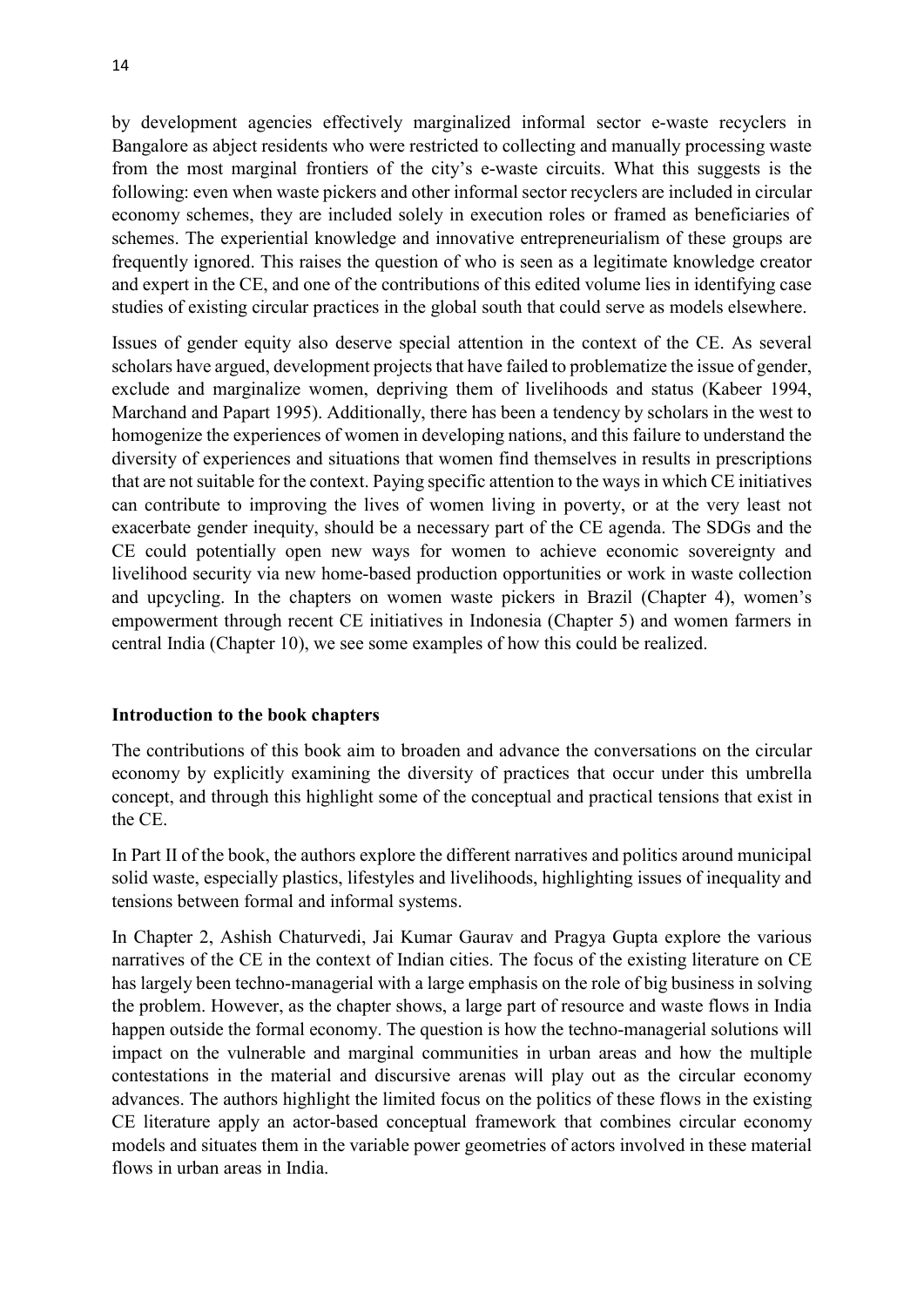The politics of marine plastics pollution are explored in Chapter 3. Patrick Schröder and Victoria Chillcott highlight the politics behind the global trade in plastics waste, the most prominent example being China's ban on importing "foreign garbage" from the West. The chapter also tries to unpack issues around consumer politics, recently announced corporate "zero plastics" initiatives and ongoing lobbying against hard policies and bans of certain plastic products. The political economy of closing land-based leakage points of global and local plastic value chains and questions about sources of plastic waste will be crucial to solve marine plastics pollution.

In Chapter 4, Patricia Noble unpacks the contributions of informal waste pickers to closing the waste management cycle in the mega cities of Delhi in India, and São Paulo Municipal Area (SPMA) in Brazil. The chapter identifies the conditions in both cases that enable informal waste pickers to contribute to improved recycling rates and how waste picker cooperatives contribute to improving livelihoods of the urban poor. The findings are further analysed through a Green Transformation lens, to understand the specific conditions that catalyse informal waste pickers to recycle and close waste management cycles, which will be crucial to support the wider transformation to a circular economy.

Chapter 5 on women and CE initiatives in Indonesia by Priliantina Bebasari shows the important role that women have today in the fight against plastic waste and in achieving a circular economy. The chapter identifies circular economy initiatives in Indonesia which have provided poor local women with new knowledge and skills in the upcycling of non-hazardous solid waste, and to obtain new sources of income to support their families. Not only that, some women even had the chance to taste a more political life as they were involved in some advocacy work and later invited by the local governments to contribute in formulating local policy on waste management. More systematic support from the national government is required so that such women empowerment efforts do not happen just randomly and shortterm, lacking clear direction and long-lasting impacts. In the chapter it also becomes clear that the CE is a new concept, though the upcycling activities have been implemented long before the CE concept 'arrived' in Indonesia.

The Argentinean Zero Waste Framework is analysed in Chapter 6 by Jacqueline Gaybor and Henry Chavez. The chapter discusses and analyses the progress and limitations of a particular case in Buenos Aires, Argentina, that is in the process of implementing a zero waste framework. Although waste prevention and re-use are considered guiding principles of the framework, neither have been prioritized in practice. Instead, the local waste management has been characterized by end-of-pipe solutions which include recycling and landfilling. This paper discusses the management of waste from disposable menstrual technologies and seeks to highlight the importance of prevention and re-use.

Part III of the book highlights the emerging relationship of the circular economy to national industrial policy frameworks and business approaches.

Chapter 7 by Claudia Garcia and Steve Cayzer provides an assessment of Colombia's circular economy transition readiness at a national level. The circular economy offers an alternative development narrative for Columbia which promotes prosperity while regenerating natural capital via innovation and new business models as opposite to current natural resources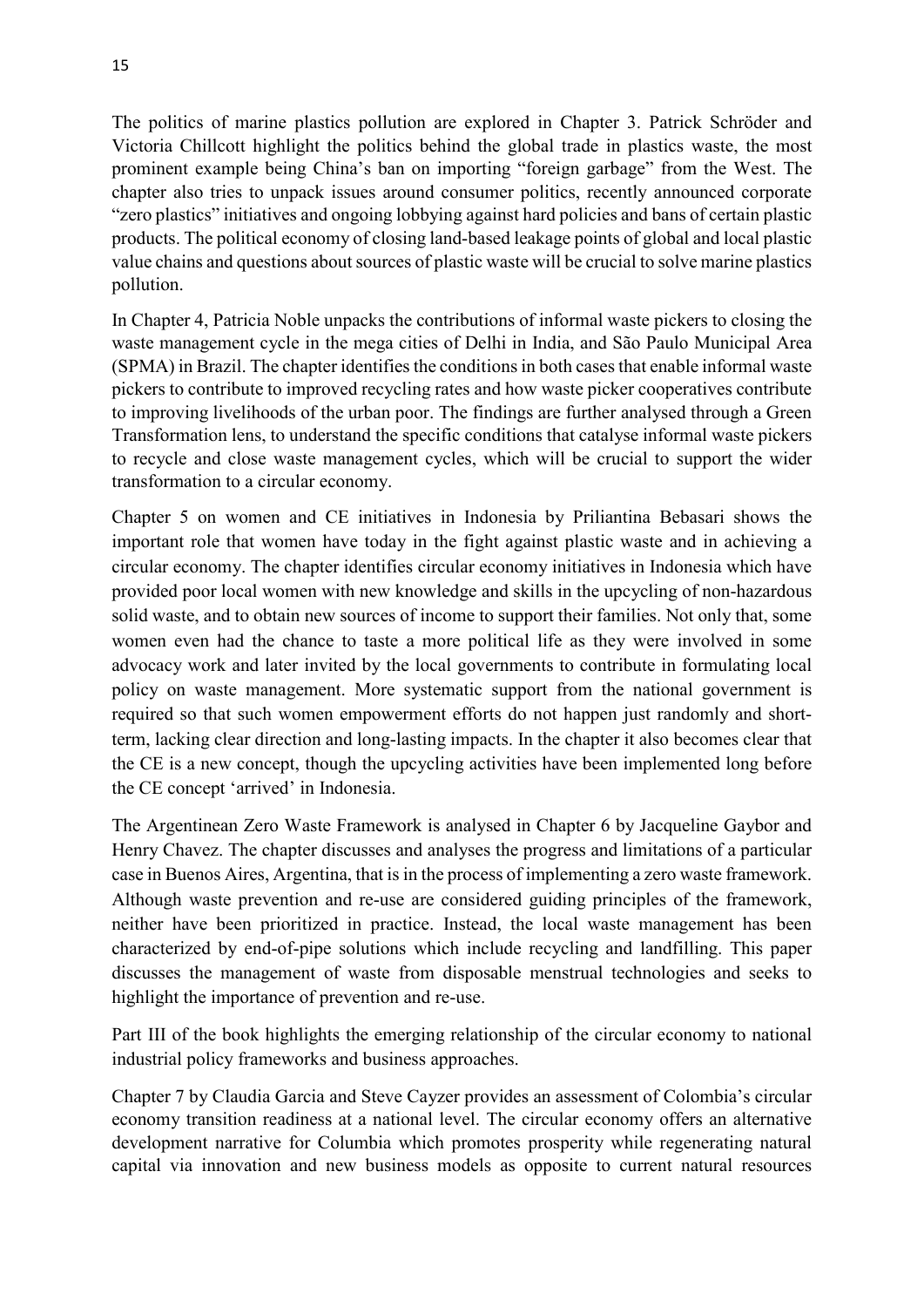extraction strategies. This narrative contains valuable insights for Colombian development, while the Colombian context provides a useful perspective on mainstream euro-centric circular economy narratives. This chapter explores the enablers that would facilitate the transition towards a CE in Colombia given its specific circumstances. An enabling framework is proposed to assess the current state of CE in Colombia and to identify the main interventions that are required to support a transition towards more circularity of production and consumption systems. The assessment shows that Colombia does not yet have the right enabling conditions for a circular economy, but several opportunities are identified including greater political coherence; a suitable fiscal framework for sustainable practices; a robust IT infrastructure; and use of ICT by enterprises to develop CE business models. The findings of this chapter are specific to Colombia but have relevance for CE transitions in other low and middle-income economies.

In Chapter 8, An Chen, Yuyan Song and Kartika Anggraeni take a look at China's CE and industrial parks developments where industrial symbiosis has become an important strategy. The specific case study of the Tianjin TEDA Eco Center highlights the role of capacity building and the contribution international development cooperation can make to promoting circular economy practices in green industrial development. Furthermore, the case study also shows the importance of stakeholder engagement, trust building and facilitation of partnerships between companies and local governments to make industrial symbiosis work in China's eco-industrial parks. The chapter also highlights remaining challenges that need to be overcome including appropriate resource pricing and fee systems for waste to fully reflect environmental impacts and to factor in resource scarcity concerns.

In Chapter 9 Peter Desmond and Milcah Asamba explore the current state of the circular economy in Africa where the circular economy as a concept is still vague with case studies remaining largely hidden. The legal and regulatory frameworks needed to foster circularity are still in their infancy in most African countries and mechanisms to realise the transition towards green economies are often not in place. Looking at circular economy policies and practices in Kenya and South Africa in the sectors of renewable energy equipment and electronic devices, the chapter explores how the transition towards a circular economy in Africa can contribute towards the achievement of the UN Sustainable Development Goals through the creation of national and regional roadmaps. Opportunities are explored to apply sustainable principles and strategies in a variety of contexts to benefit economies, livelihoods and the environment.

Part IV explores the evolving relationship between rural livelihoods, traditional circular economy practices in agriculture and changing lifestyles of farming communities.

In Chapter 10 Deepak Sharma and Jayesh Joshi provide insights into traditional circular economy approached among endogenous rural communities in South Rajasthan. The chapter shows how circular economy principles are interlinked with nutrition-sensitive agriculture, how it can be utilized to address malnutrition among endogenous communities of India and how to address Sustainable Development Goal 2 "Zero Hunger". It highlights the work and research of the civil society organization VAAGDHARA, applying principles of the circular economy for the revival of the traditional nutrition sensitive farming system with endogenous communities in India. Participatory tools were developed by different agencies and participatory learning and action (PLA) tools were customized and applied across 30 villages of the Banswara districts. Based on this research the authors developed a framework to apply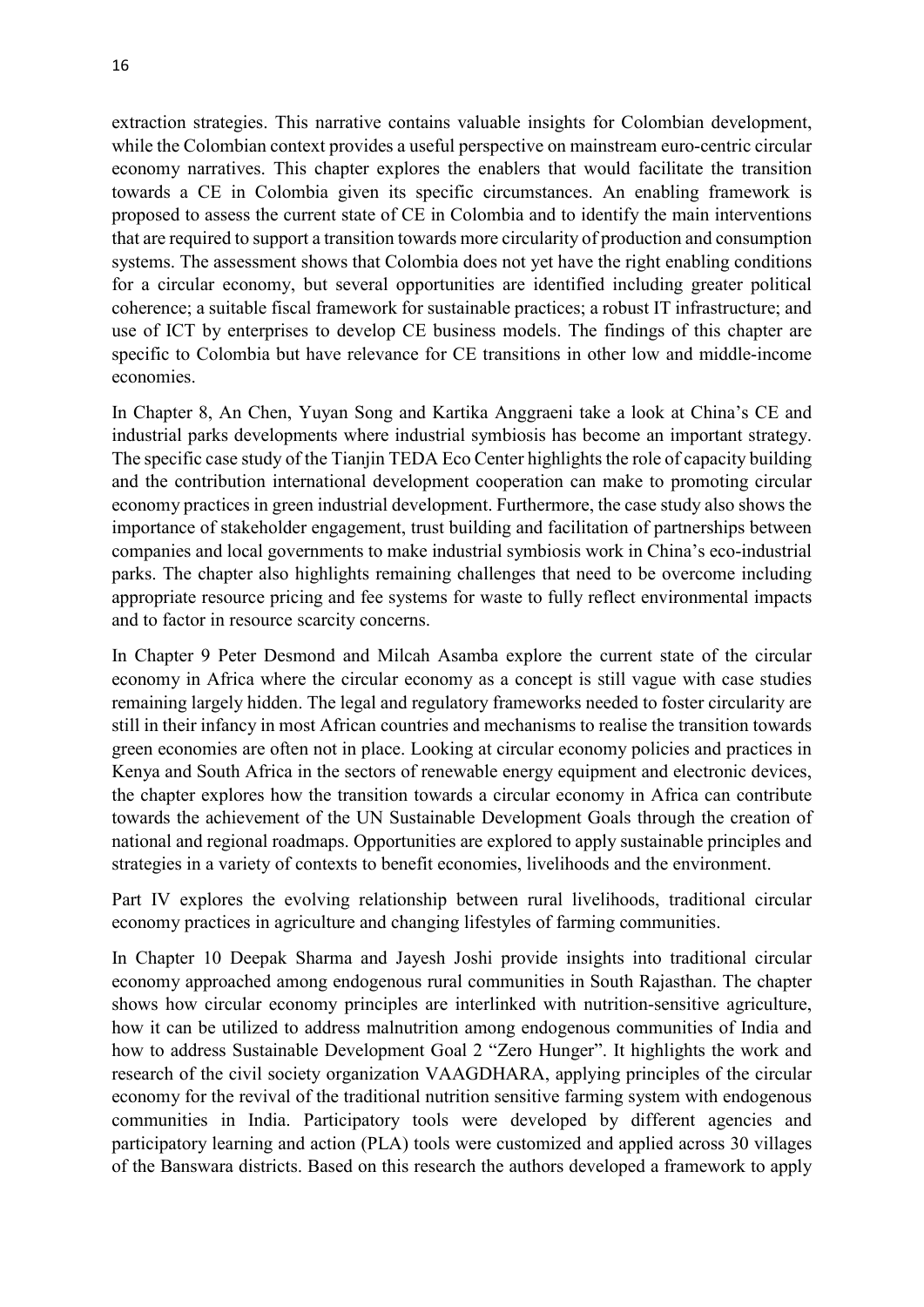approaches of traditional circular economy principles in agriculture and support sustainable lifestyles.

The concept of the Thai Sufficiency Economy and how its links with lifestyles and the circular economy is explored in Chapter 11 by Atsushi Watabe. In the chapter, organic farming practices are explored as opportunity to encourage people to adopt a Sufficiency Economy and the contribution to the shift of the agricultural sector to the circular economy. The case study of a peri-urban village in Northeast Thailand reveals that people have differing attitudes and contrasting narratives to organic farming, derived from varying livelihood conditions and concerns and lifestyle aspirations of farmers to maintain their living going into the future.

Part V is the concluding section of the book and will provide a brief outlook for the circular economy in developing countries. In Chapter 12, the book's editors Patrick Schröder, Manisha Anantharaman, Kartika Anggraeni and Tim Foxon, provide an outlook on the circular economy potentials for the SDGs and international development cooperation, while also highlighting potential risks and pitfalls that the circular economy could pose to developing countries.

### **References**

- Anantharaman, M. (2014) Networked ecological citizenship, the new middle classes and the provisioning of sustainable waste management in Bangalore, India. *Journal of Cleaner Production*, Special Volume: Sustainable Production, Consumption and Livelihoods: Global and Regional Research Perspectives 63, 173–183. <https://doi.org/10.1016/j.jclepro.2013.08.041>
- Ayres, R. U. and B. Warr (2005) 'Accounting for growth: the role of physical work'. *Structural Change and Economic Dynamics* 16(2), 181-209.
- Ayres, R. U. and B. Warr (2009) *The Economic Growth Engine: How Energy and Work Drive Material Prosperity*. Cheltenham and Northhampton MA: Edward Elgar.
- Barazini, A., van den Bergh, J., Carattini, S., Howarth, R., Padilla, E., Roca, J. (2017) Carbon pricing in climate policy: seven reasons, complementary instruments, and political economy considerations. *WIREs Climate Change* 2017, 8:e462.
- Benyus, J. (1997) *Biomimicry: Innovation Inspired by Nature.* NY: William Morrow
- Chambers, R. and Conway, G. (1992) *Sustainable rural livelihoods: practical concepts for the 21st century*. IDS Discussion Paper No. 296. IDS: Brighton.
- CNBC (2018) *The US has another trade spat going on - and it's over old clothes*, [Online] Available at: <https://www.cnbc.com/2018/05/30/us-and-rwanda-trade-dispute-oversecond-hand-clothes.html> [Accessed 31 August 2018].
- Deutsche Welle (2012) *Africa expert: 'Sustainable living is a luxury'*. Deutsche Welle, 30 November 2012. [Online] Availabe at: [https://www.dw.com/en/africa-expert-sustainable](https://www.dw.com/en/africa-expert-sustainable-living-is-a-luxury/a-16418370)[living-is-a-luxury/a-16418370](https://www.dw.com/en/africa-expert-sustainable-living-is-a-luxury/a-16418370)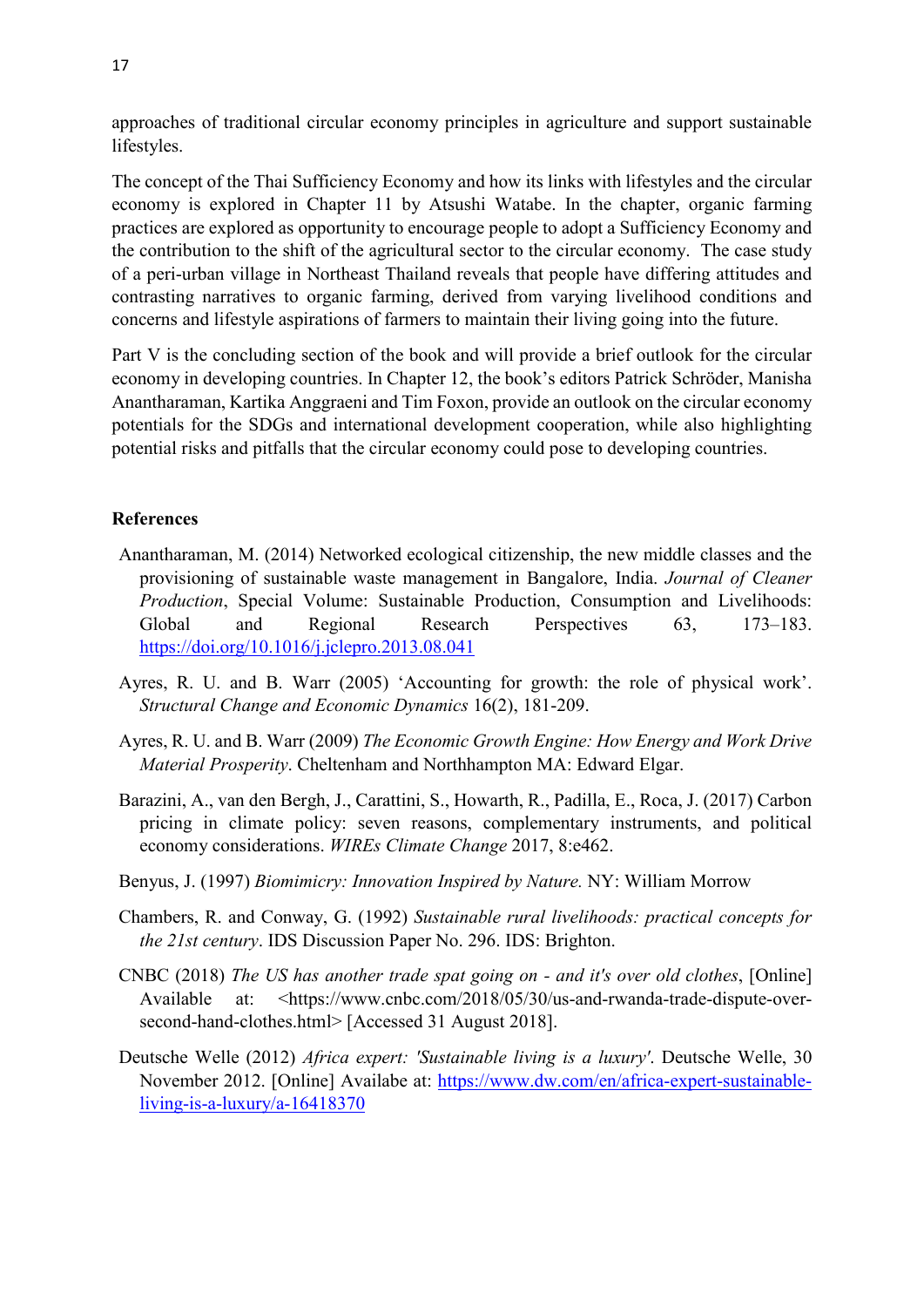- Ellen MacArthur Foundation (2015) *Growth Within: A Circular Economy Vision for a Competitive Europe*. Ellen MacArthur Foundation, SUN and McKinsey Centre for Business and Environment.
- EC (2015a). *Closing the Loop: An EU Action Plan for the Circular Economy*. European Commission, Brussels, December 2015.
- EC (2015b) *EU-Africa synergies for e-waste recycling*. [Online] Available at: <https://ec.europa.eu/programmes/horizon2020/en/news/eu-africa-synergies-e-wasterecycling> [Accessed 31 August 2018].
- Escobar, A. (1995). *Encountering Development: The Making and Unmaking of the Third World*. Princeton University Press: Princeton.
- Farley, J. (2012). Ecosystem services: The economics debate. *Ecosystem Services*, Volume 1, Issue 1, July 2012, Pages 40-49
- Foxon, T.J. (2017). *Energy and Economic Growth: Why we need a new pathway to prosperity*. Abingdon and New York: Routledge.
- Frenken, K. and Schor, J. (2017) Putting the sharing economy into perspective. *Environmental Innovation and Societal Transitions* 23, 3-10.
- Geissdoerfer, M., Savaget, P., Bocken, N., Hultink, E. (2017). The Circular Economy: A new sustainability paradigm? *Journal of Cleaner Production* 143 (2017) 757-768
- Giddens, A. (1991) *Modernity and Self-Identity: Self and Society in the Late Modern Age*. Polity Press: Cambridge.
- Gower, R. and Schröder, P. (2016) *Virtuous Circle: How the circular economy can create jobs and save lives in low and middle-income countries.* London and Brighton: Tearfund and Institute of Development Studies
- Homrich, A.S.; Galvão, G.; Abadia, L.G.; Carvalho, M.M. (2018) The circular economy umbrella: Trends and gaps on integrating pathways. *Journal of Cleaner Production* 2018, 175, 525-543.
- Imran, M., Haydar, S., Kim, J., Awan, M., Bhatti, A. (2017) E-waste flows, resource recovery and improvement of legal framework in Pakistan. *Resour. Conserv. Recycl.* 125, 131–138.
- Kabeer, N., (1994) Reversed Realities: Gender Hierarchies in Development Thought. Verso, London ; New York.
- Korhonen, J., Honkasalo, A., Seppälä, J. (2018) Circular economy: The concept and its limitations. *Ecological Economics* 143, 37-46.
- Krantz, L. (2001) *The Sustainable Livelihood Approach to Poverty Reduction: An Introduction.* Swedish International Development Cooperation Agency: Stockholm
- Krausmann, F., Gingrich, S., Eisenmenger, N., Erb, K.-H., Haberl, H., Fischer-Kowalski, M. (2009) Growth in global materials use, GDP and population during the 20th century, *Ecological Economics* 68(10), 2696-2705.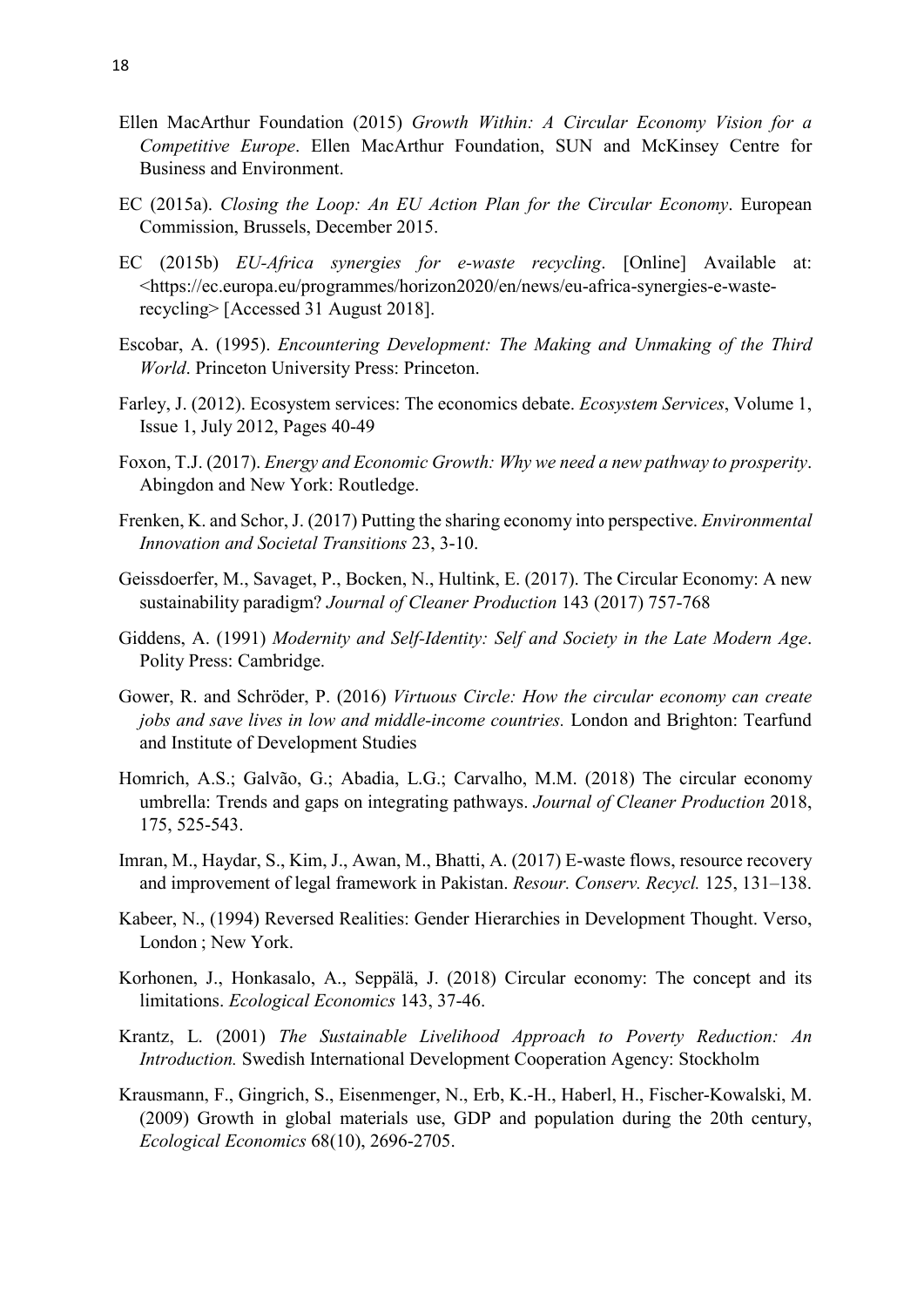- Leach, M., Scoones, I. and Stirling, A. (2007) *Pathways to Sustainability: An Overview of the STEPS Centre Approach*. STEPS Approach Paper. Institute for Development Studies: Brighton.
- Leiserowitz, A.; Kates, R.; and Parris, T. (2006) *Sustainability values, attitudes, and behaviors: A review of multinational and global trends*. Annual Review of Environment and Resources , Vol. 31.
- Marchand, M.H., Parpart, J.L. (eds.) (1995) Feminism/Postmodernism/Development, 1 edition. ed. Routledge, London ; New York.
- McDonough, W. and Braungart, M. (2002) *Cradle to Cradle: Remaking the Way We Make Things*. Northpoint Press: New York.
- Molewa, E. (2017) South African Government Environmental Affairs Minister speech in Bonn, Germany 11th November 2017. Available at: <https://www.environment.gov.za/speech/molewa\_cop23africaalliance\_circular\_econom ylaunch> [Accessed 22 February 2018].
- Moreau, V., M. Sahakian, P. v. Griethuysen and F. Vuille (2016) Coming full circle: why social and institutional dimensions matter for the circular economy. *Journal of Industrial Ecology* 21(3), 497-506.
- Morgan, J. and Mitchell, P. (2015) *Opportunities to tackle Britain's labour market challenges through growth in the circular economy*. WRAP/Green Alliance: London.
- Najam, A. (2005) Developing Countries and Global Environmental Governance: From Contestation to Participation to Engagement. Int Environ Agreements 5, 303–321[.](https://doi.org/10.1007/s10784-005-3807-6) <https://doi.org/10.1007/s10784-005-3807-6>
- O'Neill, D., Fanning, A., Lamb, W., Steinberger, J. (2018) A good life for all within planetary boundaries. *Nature Sustainability* 1, 88-95.
- PBL (2017) *Food for the Circular Economy*. PBL Policy Brief. PBL Netherlands Environmental Assessment Agency.
- Potting, J., Nierhoff, N., Montevecchi, F., Antikainen, R., Colgan, S., Hauser, A., Günther, J., Wuttke, J., Jørgensen Kjær, B. and HanemaaijerA. (2017) *Input to the European Commission from European EPAs about monitoring progress of the transition towards a circular economy in the European Union.* European Network of the Heads of Environment Protection Agencies (EPA Network) – Interest Group on Green and Circular Economy.
- Preston, F. and Lehne, J. (2017) A Wider Circle? The Circular Economy in Developing Countries. Briefing December 2017. London: Chatham House
- Prieto-Sandoval, V., Jaca, C., Ormazabal, M. (2018) Towards a consensus on the circular economy. *Journal of Cleaner Production* 179 (2018) 605-615
- Raworth, K. (2017) *Doughnut Economics: Seven Ways to Think Like a 21st-Century Economist,* Random House, London, 2017.